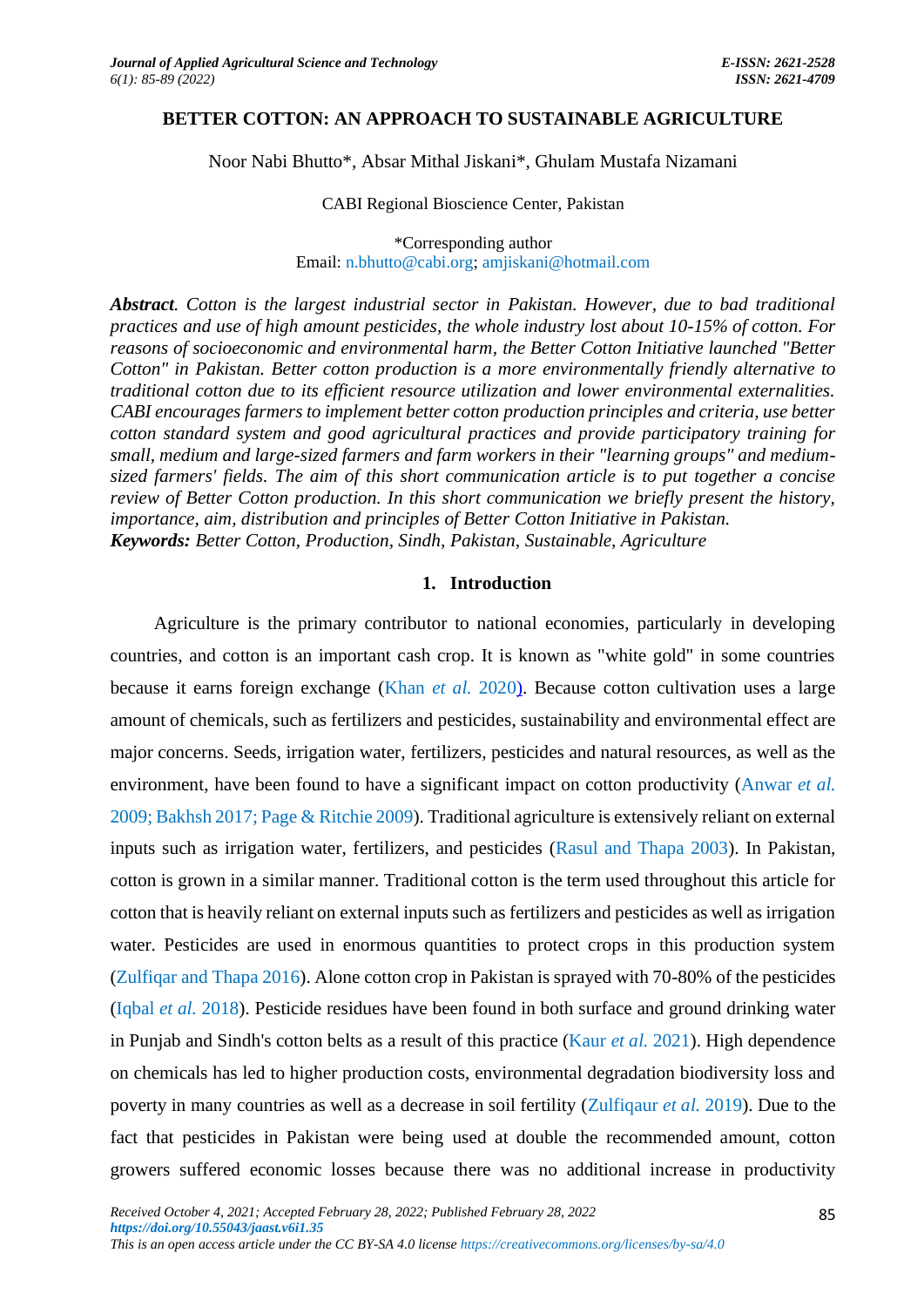[\(Hasnain 1999\)](#page-4-4). Furthermore, pesticide use had a negative impact on farmers' and consumers' health (Ajayi and Akinnifesi 2007; Kouser and Oaim 2015).

For reasons of socioeconomic and environmental harm, the BCI launched "Better Cotton" in Pakistan in 2009. It is a more environmentally friendly alternative to traditional cotton due to its efficient resource utilization and lower environmental externalities [\(Zulfiqar and Thapa 2018\)](#page-4-3). Also, in 2012, BC was accounted 3.6 percent of the total cotton use. As a result, pesticides have been eliminated by almost 140000 kg (H<sub>o</sub> 2014). Punjab and Sindh are the two provinces in Pakistan where the majority of cotton is produced. After Brazil, Pakistan was the world's secondlargest producer of Better Cotton, with a total of 906,000 tonnes production in 2018-19. 54 percent of Pakistan's 2018-19 output came from Better Cotton [\(BCI 2019\)](#page-4-4). Scientific research results show that crop yield and profit can be maintained even if the input is reduced [\(Richter and Safi 1997\)](#page-4-2). Despite using fewer inorganic inputs and less irrigation water, "better cotton" produced 11, 18 and 15 percent more than traditional cotton in China, India, and Pakistan, respectively. This is because insecticides, fertilizers, and irrigation water are used less [\(BCI 2013\)](#page-4-4).

BCI is an international non-profit organization responsible for developing better global standards for cotton. In 2009, Pakistan's BCI introduced "better cotton" to reduce the socioeconomic and environmental costs of traditional cotton production in Punjab province [\(BCI 2010\)](#page-4-4). A number of organizations in Pakistan, including the Sangtani Women Rural Development Organization, Cotton Connect Pakistan, the World Wildlife Fund-Pakistan, CABI and the Lok Sanjh Foundation, worked with BCI to promote "better cotton" in accordance with the organization's principles and criteria [\(BCI 2013; Zulfiqar and Thapa 2016\)](#page-4-3). The support provided by relevant non-governmental organizations to farmers includes the provision of extension services, training, field demonstrations, new technology information and license. The license of better cotton only be issued if the registered farmer is found to meet the standards set by BCI. Private companies are committed to promoting "better cotton", and their motivation is to increase the value of products by improving the quality of cotton and reducing production costs, so as to increase income. The aim of this short communication article is to put together a concise review of Better Cotton production. In this short communication we will briefly present the history, importance, aim, distribution and principles of better cotton.

#### **2. Aim of Better Cotton**

Better cotton is being introduced to reduce harmful agricultural inputs and achieve a sustainable cotton production system. The BCI gives cotton farmers across the world the chance to cultivate cotton in a more environment friendly way by implementing sustainable practices. Reduced fertilizer, pesticide and irrigation consumption enhances the social and economic status of cotton farmers. Farm practices that encourage good labour standards and ensure fibre quality

*Jiskani et al. JAAST 6(1): 85 –89 (2022)*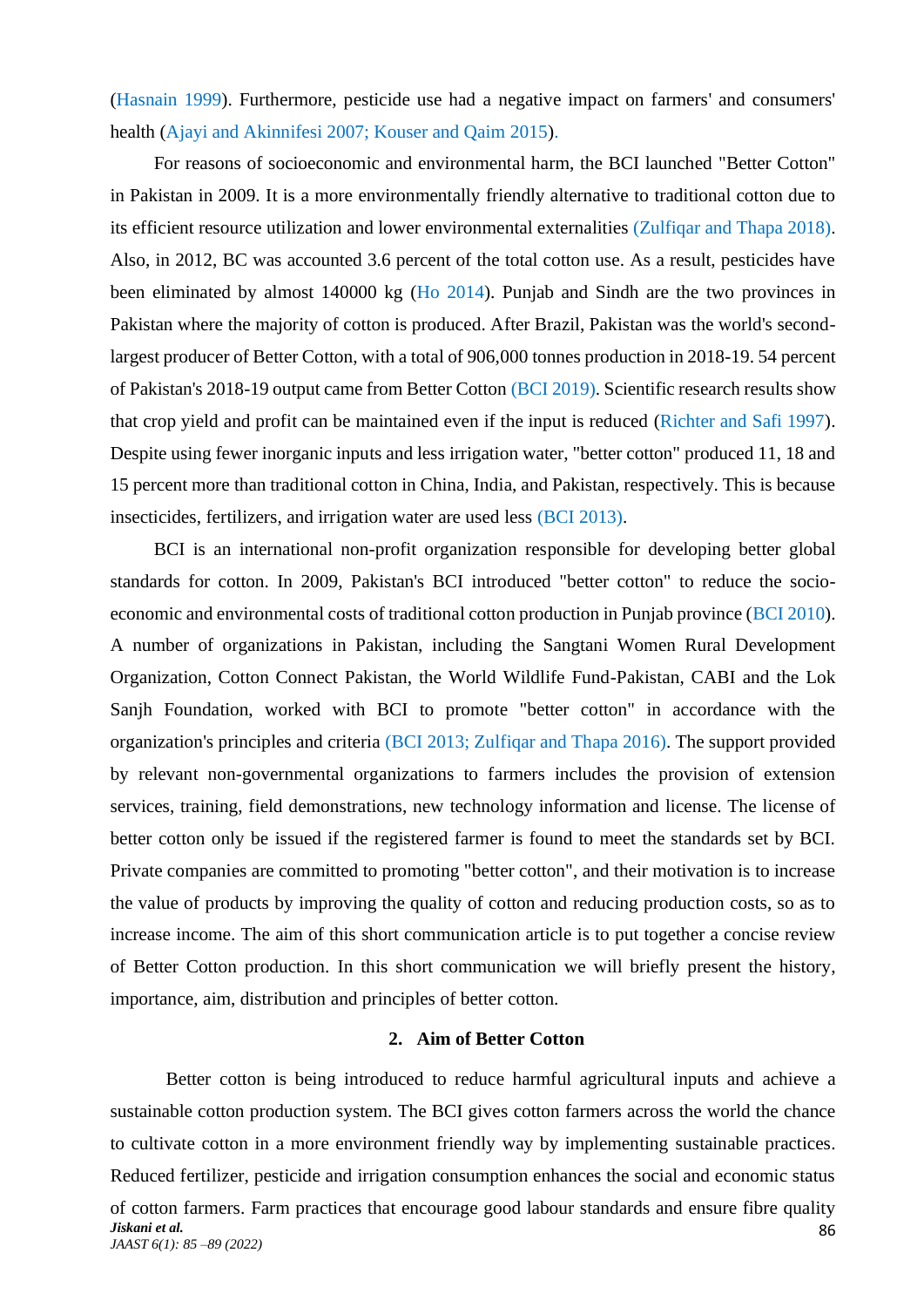are also part of BCI. By improving the environment and increasing cotton producer's income on a sustainable basis, by adopting improved management techniques in cotton production, the Better Cotton Standard System (BCSS) encourages the agricultural community to produce more quantity as well as higher quality cotton, resulting in higher profits.

# **3. Principles of Better Cotton**

According to BCSS guidelines, there are six major components to the system: production principles and criteria that guide production, capacity-building strategy and assurance programme that help increase capacity, and chain of custody framework that helps manage claims. An overview of BCI's primary production concepts is shown in [Figure](#page-2-0) 1.



Figure 1. Better Cotton Standard System principles

# **4. Distribution of Better Cotton in Pakistan**

<span id="page-2-0"></span>Better cotton is being produced in 20 countries listed in [Figure 2](#page-3-0). In Pakistan, since 2014, CABI has been working in partnership with the BCI in Sindh and Punjab two provinces where the majority of cotton is produced. In Sindh. CABI is working in Tando Allahyar, Mirpurkhas, Sanghar, Matiari and Umerkot areas of Sindh area shown in (Figure 3. [Districts of Sindh producing](#page-3-1)  [Better Cotton](#page-3-1)).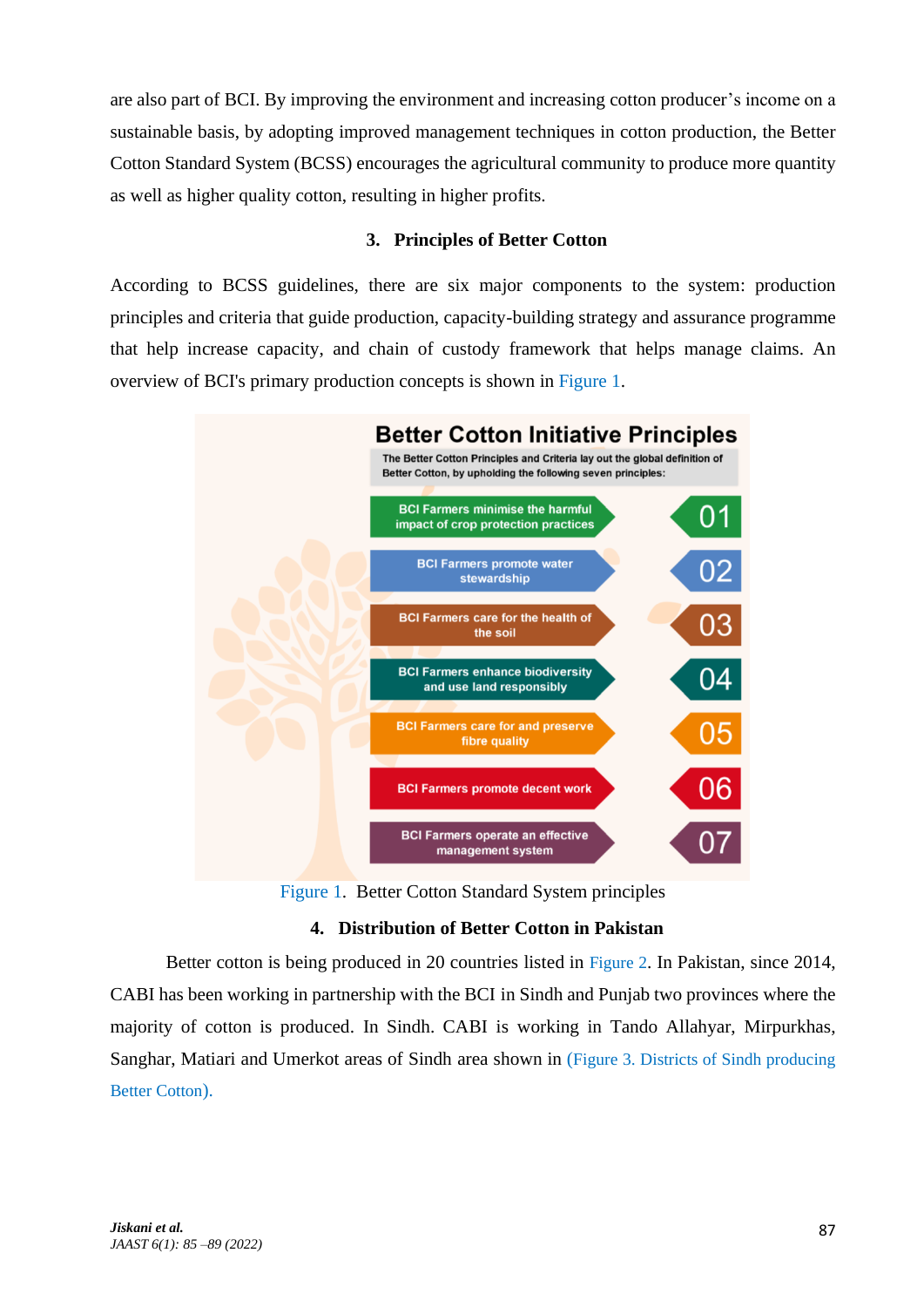

Figure 2**.** Worldwide producers of Better Cotton

<span id="page-3-0"></span>

Figure 3. Districts of Sindh producing Better Cotton

# **5. Conclusion**

<span id="page-3-1"></span>BCI, in collaboration with its implementing partner CABI, launched a capacity-building project to train farmers in cotton-growing areas around the world to grow cotton in accordance with BCS. In Sindh, CABI is working in five districts; Tando Allahyar, Mirpurkhas, Sanghar, Matiari and Umerkot in which, 35-40 farmers are registered into LGs (learning groups) in BCSS. LG holds regular meetings, and all farmers receive training on various aspects of BCI principles from implementing partners. Each farmer is required to fill out a farmer's field card, which includes